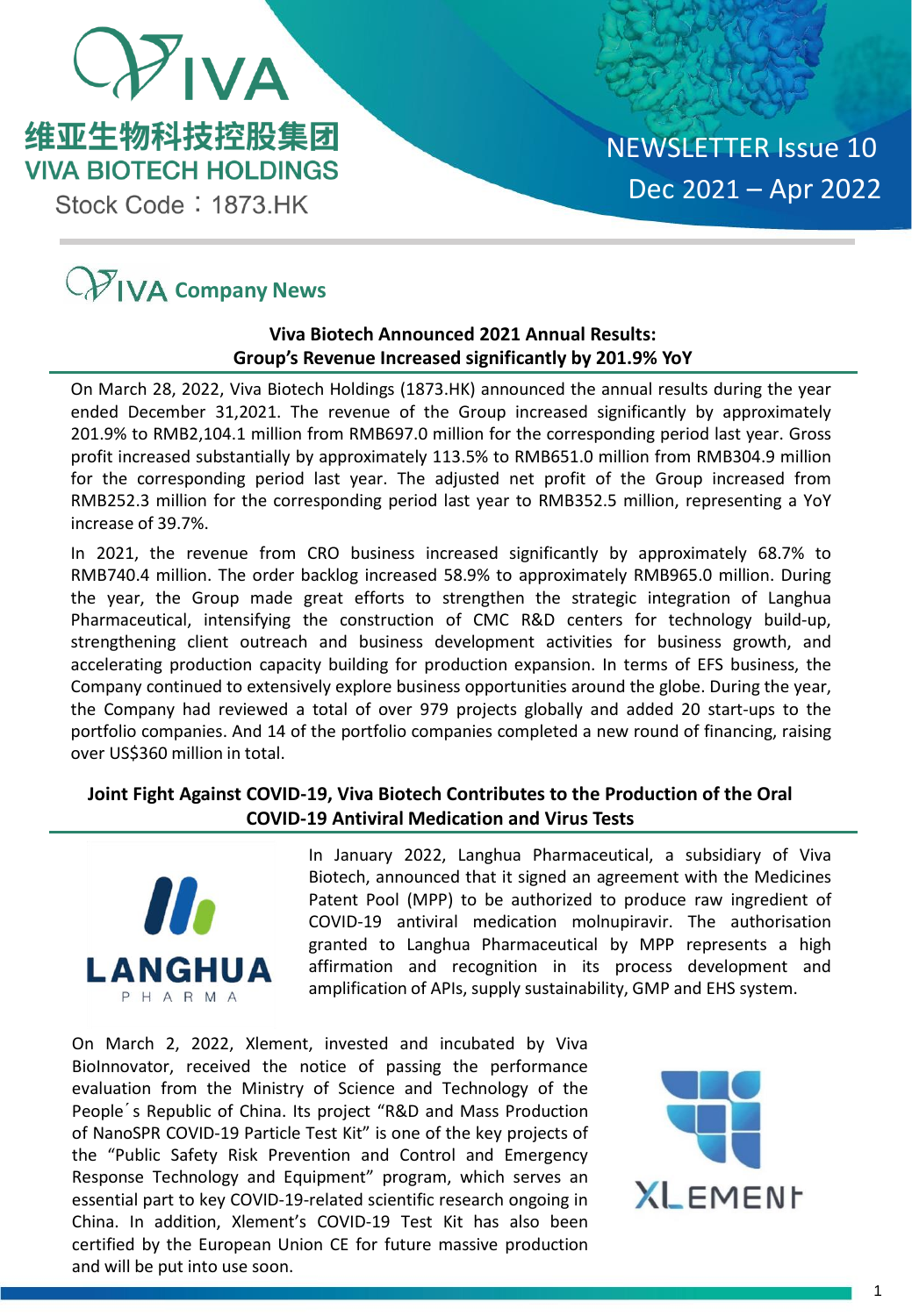### **Viva Biotech Launched New Official Website and LOGO**

In 2021, Viva Biotech not only completed the layout expansion from the CRO service of drug R&D to the production, but also upgraded its official website and logo. This revision of the official website presents the corporate vision, mission and values of Viva Biotech with a new look, as well as of Viva Biotech' service layout and core technology more comprehensively. In addition, the Company also upgraded the visual identity of the logo of Viva BioInnovator (VBI).





### **Research & Development Progress**

## **QureBio's First Bispecific Antibody Q-1802 Combination Clinical Trial (phase I/II) Was Approved**



On April 12, 2022, QureBio announced that its self-developed bispecific antibody Q-1802 was approved by National Medical Products Administration for the phase I / II clinical trial of preliminary efficacy, safety and tolerance of combined standard treatment regimen in patients with gastrointestinal tumors. Previously, the IND application of Q-1802 has been successfully approved in both China and the United States, and the Phase I clinical study of single drug safety and efficacy has been successfully advanced. Partial Phase I safety study results will be presented at ASCO meeting in June 2022.

## **QureBio's Phase II Clinical Trial Application of Q-1802 has been accepted by CDE**

On January 26, 2022, QureBio announced that its Phase II clinical trial application of Q-1802 for GI tract multi-tumor Indications has been formally accepted by the Center for Drug Evaluation (CDE) of National Medical Products Administration (NMPA). Q-1802 is the first CLDN18.2/PD-L1 dual antibody to reach human trial in the world.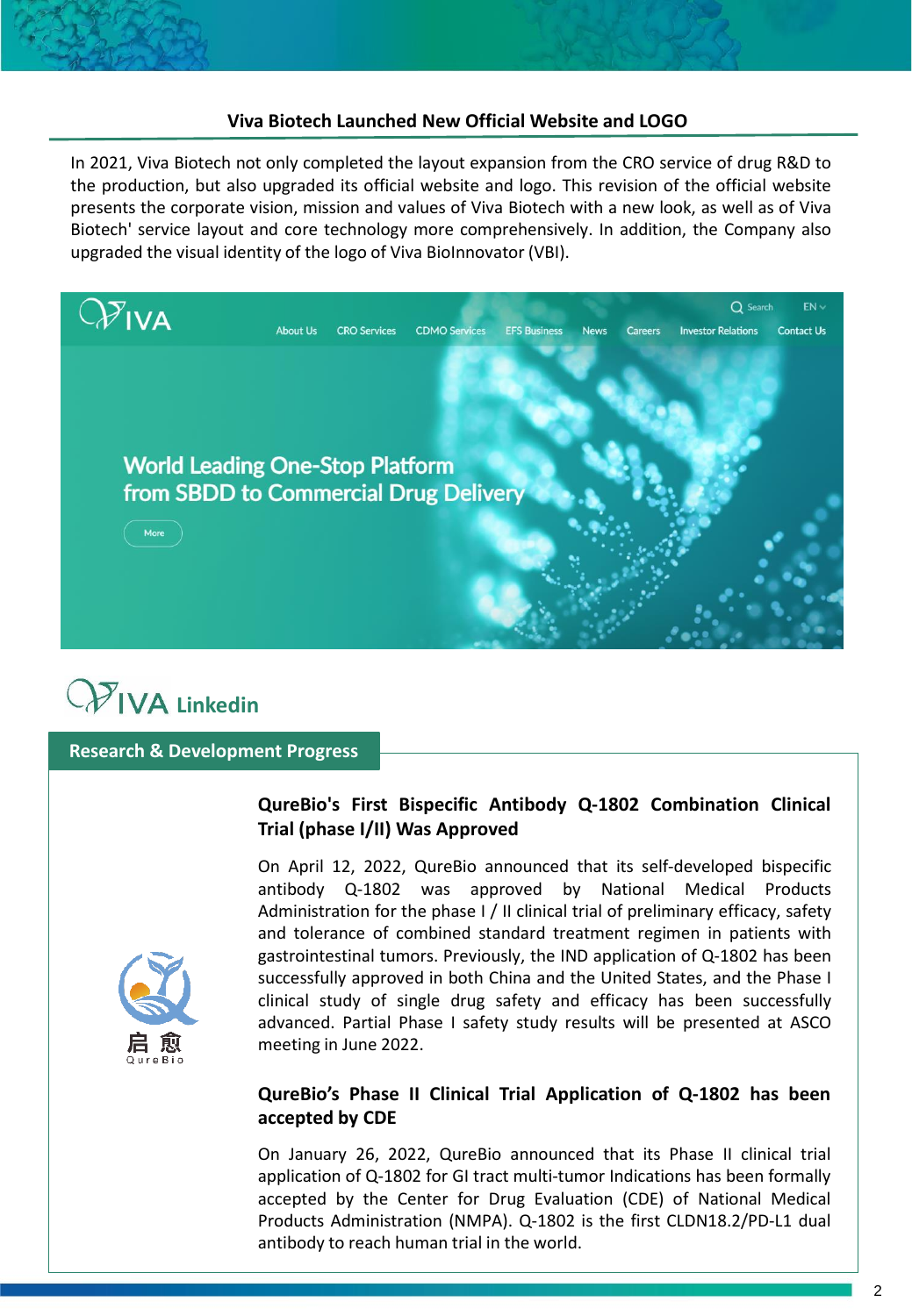### **Research & Development Progress**

### **VivaVision Announced Positive Topline Results of VVN001 in the Phase II Clinical Study for the Treatment of Dry Eye Disease**

On March 23, 2022, VivaVision announced positive topline results from a Phase II clinical study of VVN001 in patients with dry eye disease. In total corneal staining of the trial, the VVN001 treatment groups were clinically significant and statistically significant and showed a dose and treatment duration-related improvement relative. In terms of safety, no significant treatment-related safety findings were observed during the study, indicating that VVN001 was safe and well-tolerated.

# **VivaVision Announced the Establishment of Scientific Advisory Board and the First Patient Enrollment in Phase II Clinical Trials of VVN001 in China**

In December 2021, VivaVision announced the establishment of Scientific Advisory Board (SAB), and the first SAB meeting was successfully held. The SAB aims to provide in-depth suggestions for the continuous development of innovative ophthalmic drugs. Additionally, VivaVision announced that the company had completed the first patient enrollment and dose in phase II clinical trials in China of LFA1 Inhibitor VVN001, a novel drug for dry eye disease treatment independently developed by VivaVision.

### **Investment Progress**

**VIVAVISION** 



**Apeiron Completed US\$17.5 Million Series A Financing and Launched Strategic Partnerships with Viva Biotech**

On March 30, 2022, Apeiron announced it has completed a US\$17.5 million Series A financing. Panacea Venture led the investment round with participation from Viva BioInnovator and other existing investors. This is Apeiron's second round of financing following a Pre-A+ round in May 2021. The investment will enable the company to advance its lead CDK7 program to enter clinical trials, as well as several earlier-stage programs. Apeiron also announced a strategic partnership with Viva Biotech under which Viva Biotech provides world-leading structure-based drug discovery expertise to enhance Apeiron's AI-empowered innovative drug discovery.

### **Triumvira Completed Extension of Series A Financing, for Total Round of Approximately US\$100 Million**

# Triumvirc

On March 17, 2022, Triumvira Immunologics (Triumvira), a clinical-stage company developing novel, targeted autologous and allogeneic T cell therapeutics that co-opt the natural biology of T cells to treat patients with solid tumors, announced the completion of an extension of its Series A financing, bringing the total round to approximately \$100 million. This round was led by B Capital Group, with participation from ATEM Capital and others, joined by significant participation from existing investors, Leaps by Bayer and Northpond Ventures. The financing proceeds will support the continued preclinical and clinical development of Triumvira's T cell Antigen Coupler (TAC)-T cell therapy programs.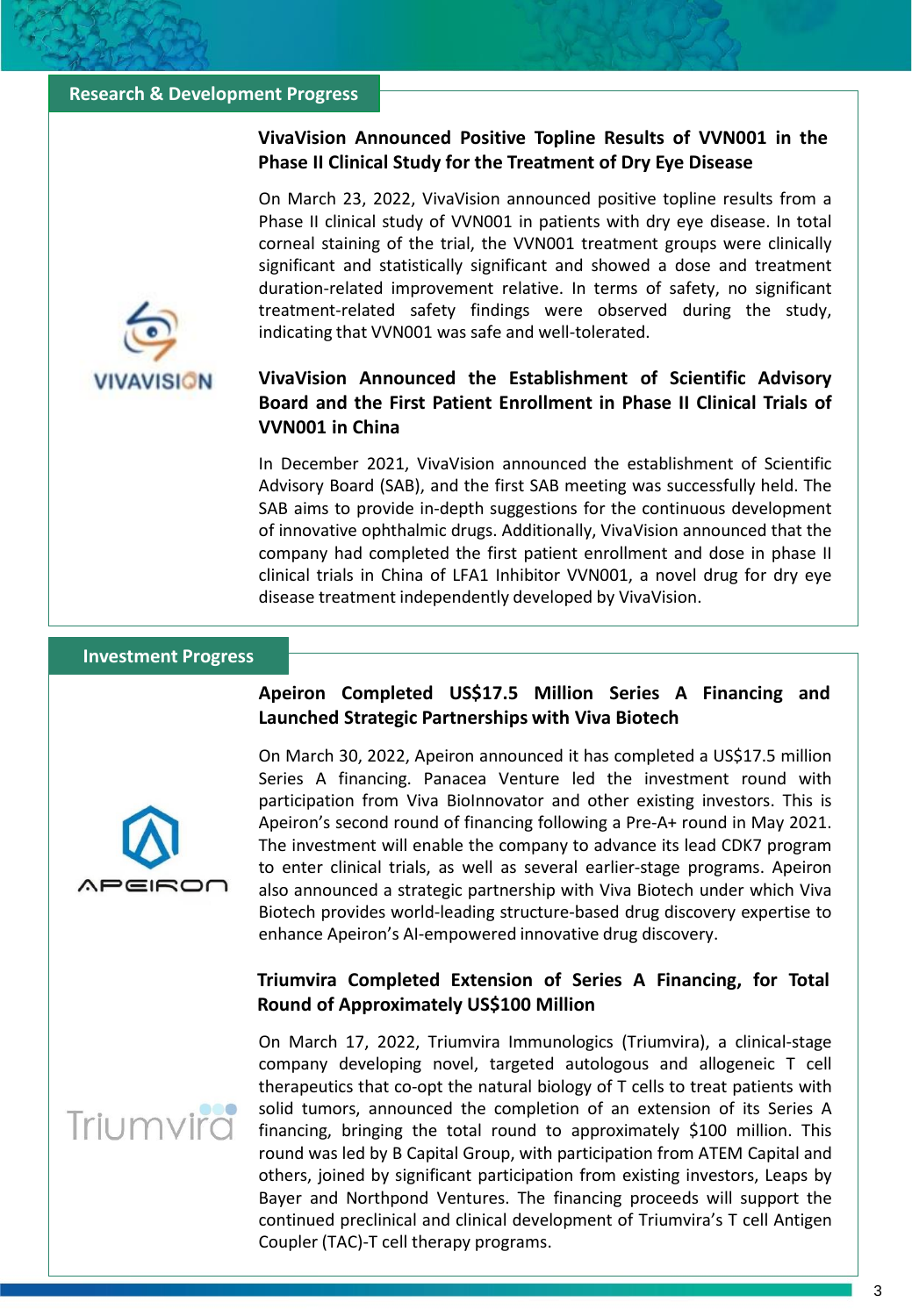**ARREPATH** 

### **ArrePath Announced US\$20 Million Seed Financing**

On March 3, 2022, ArrePath, an anti-infective drug discovery company addressing the global health challenge of drug resistant infections, announced that it has raised \$20 million in seed financing. The Boehringer Ingelheim Venture Fund, Insight Partners, and Innospark Ventures co-led the financing, which also included Viva BioInnovator and others. The proceeds will be used to advance its proprietary, machine learning (ML) based platform for the discovery of new classes of anti-infectives to overcome antimicrobial resistance (AMR).

Meanwhile, ArrePath also announced that Dr. Lloyd Payne has been named President and CEO. Dr. Payne has more than 25 years of scientific and business leadership in the discovery and development of anti-infectives.

### **Announced the Completion of Tens-of-Millions-of-Dollars Series A Financing**



On February 18, 2022, Xlement announced the completion of tens-ofmillions-of-dollars Series A financing. Volcanics Venture and Neovision Capital co-led the investment. After this round of financing, Xlement will continue to optimize its proprietary technologies such as digital NanoSPR imaging microfluidic chip and NanoSPR nucleic acid amplification assay chip to further improve the throughput and sensitivity of the testing and realize the clinical and POCT diagnosis of autoimmune diseases, cancer, and infectious diseases by high-throughput multiplex immunoassay products and rapid multiplex nucleic acid testing products based on NanoSPR chips.

## **HAYA Completed US\$5 Million Seed Extension Led by Humboldt Fund and Establishes U.S. Location**



On February 9, 2022, HAYA Therapeutics announced that it has successfully closed a US\$5 million seed extension led by Humboldt Fund to advance the development of its anti-fibrotic lead program targeting Wisper, a cardiac long non-coding RNA, with participation from existing investors including Viva BioInnovator. This round of financing brings the total amount raised for the seed round to approximately US\$25 million. In addition, HAYA has established a new laboratory space at JLABS @ San Diego.

### **ABM Therapeutics Completed US\$30 Million Series B Financing**



On January 4, 2022, ABM Therapeutics, a biopharmaceutical company that focuses on small molecule research and development of novel drugs for the treatment of brain cancers, announced the completion of a US\$30 Million Series B financing. Photon Fund and HighLight Capital led the round. The funds will be used to accelerate the clinical research of ABM-1310 in China and the U.S., develop several existing preclinical projects, build the company's pipeline and the management team, and improve the innovative brain medicine R&D platform.